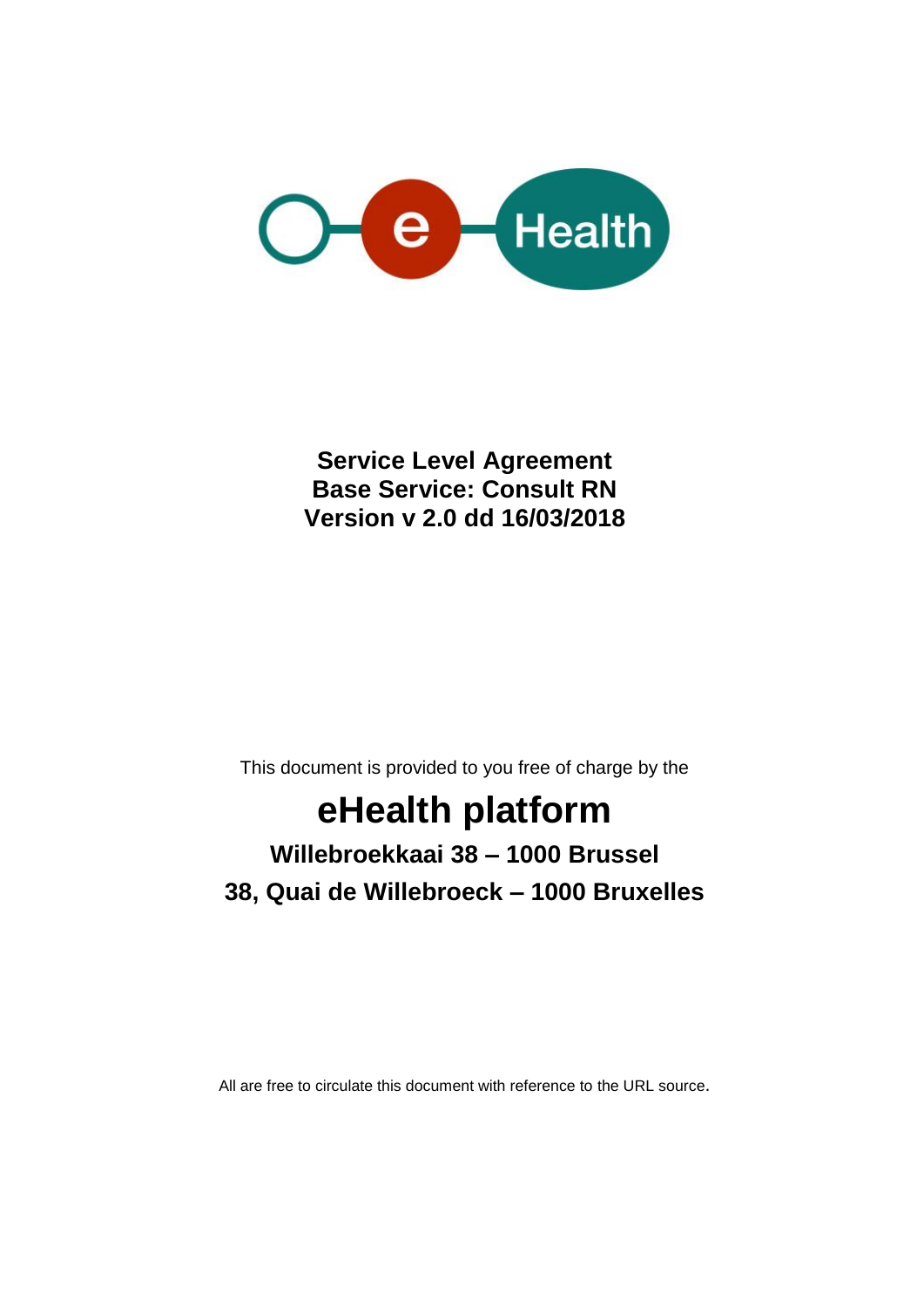### **Service Level Agreement**

#### *Base Service: Consult RN*

#### **Between**

**Service provider Service customer**

User Community

eHealth Platform

Quai de Willebroeck, 38

B-1000 BRUSSELS

#### **To the attention of: the user community**

Author: Service Management Date: 16<sup>th</sup> March, 2018 *Version: V 2.0* Status: Final Type: Public Confidentiality: Language: English Exhibit of: MSA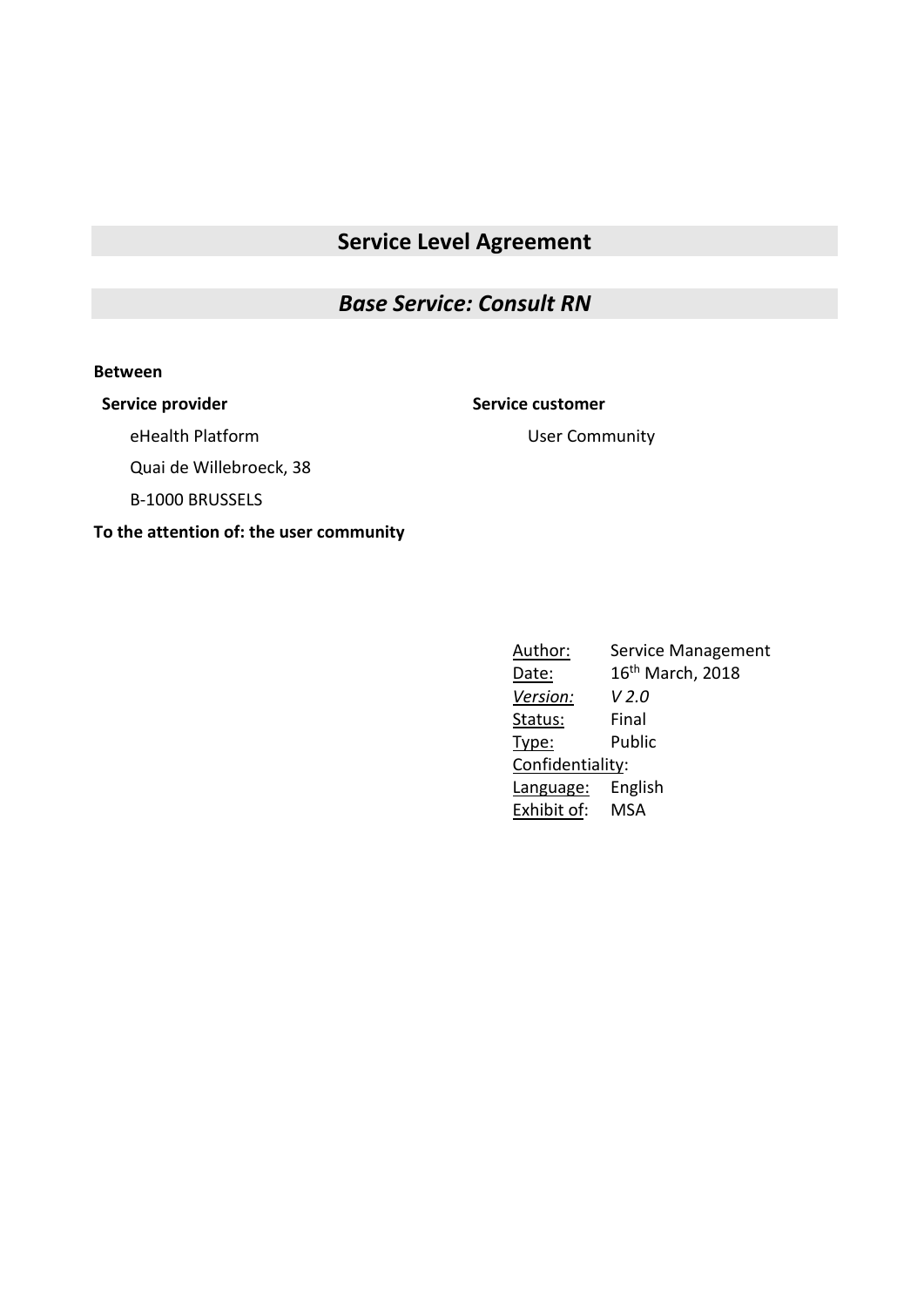# 1. Table of Content

| 1. |           |  |  |
|----|-----------|--|--|
| 2. |           |  |  |
|    | 2.1.      |  |  |
|    | 2.2.      |  |  |
|    | 2.3.      |  |  |
|    | 2.4.      |  |  |
|    | 2.5.      |  |  |
|    | 2.5.1.    |  |  |
|    | 2.5.2.    |  |  |
|    | 2.5.3.    |  |  |
|    | 2.5.4.    |  |  |
| 3. |           |  |  |
|    | 3.1.      |  |  |
|    | $3.1.1$ . |  |  |
|    | 3.1.2.    |  |  |
|    | 3.2.      |  |  |
| 4. |           |  |  |
| 5. |           |  |  |
|    | 5.1.      |  |  |
|    | 5.1.1.    |  |  |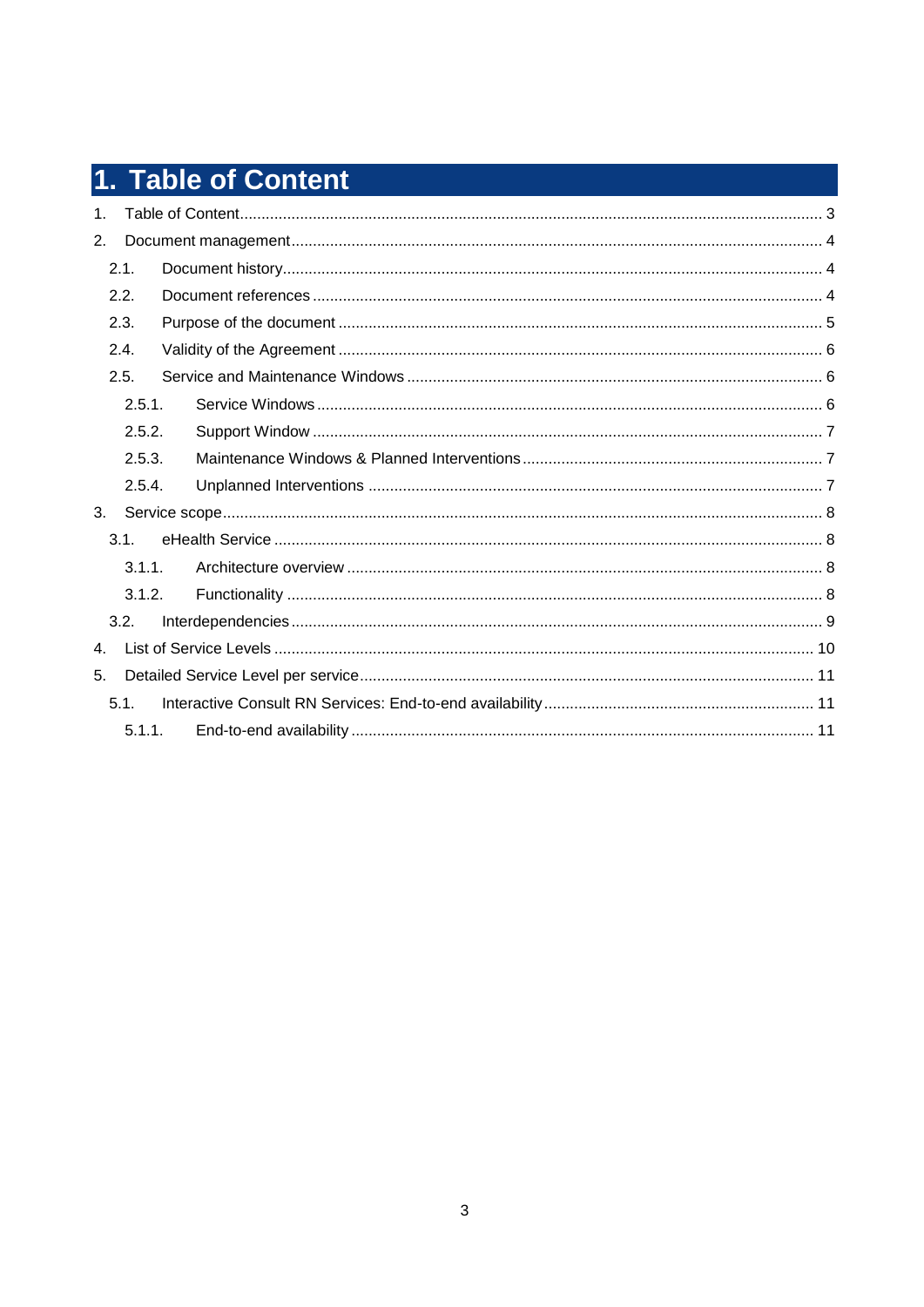### **2. Document management**

### **2.1. Document history**

| <b>Version</b>                         | <b>Date</b>                          | <b>Author</b>                 | Description of changes / remarks                     |
|----------------------------------------|--------------------------------------|-------------------------------|------------------------------------------------------|
| 2015.01<br>2017.01<br>V <sub>2.0</sub> | April 2015<br>May 2017<br>March 2018 | eHealth Service<br>Management | Update<br>Update (SSIN History)<br>Add Manage person |

### **2.2. Document references ID Title Version Date Author** Bestuur overeenkomst Master Service Agreement 1.0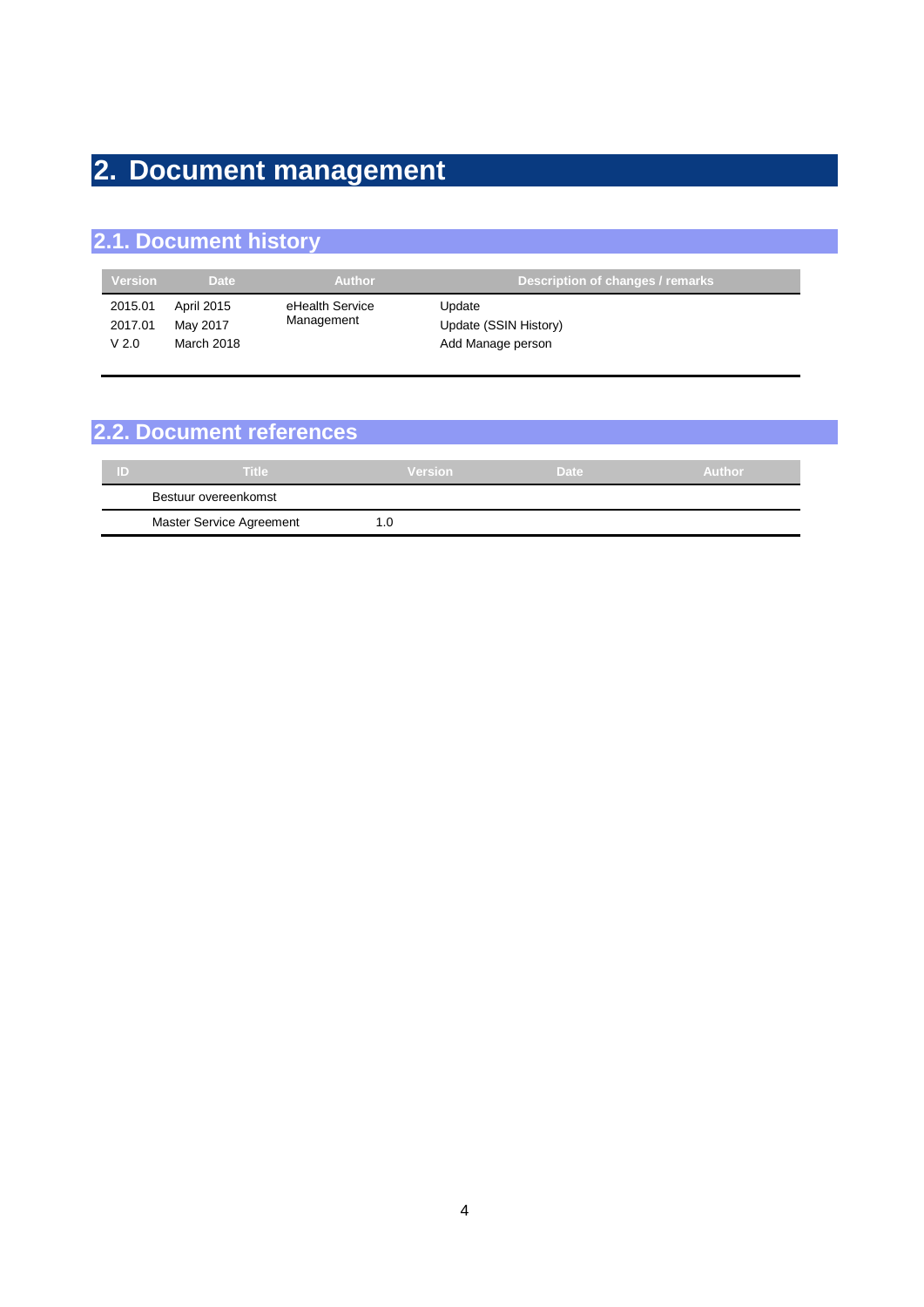### **2.3. Purpose of the document**

The objective of this document is to define the Service Level Agreement for the set of *Base Service Consult RN* proposed by the eHealth platform. It defines the minimum level of service offered on the eHealth platform, and provides eHealth's own understanding of service level offering, its measurement methods and its objectives in the long run.

This document contains a short description of the set of services offered by Consult RN, and the 7 independent web services it is comprised of<sup>1</sup>:

- [Identify](https://www.ehealth.fgov.be/fr/page_menu/website/home/platform/sources/nationalregister.html#01#01) Person: Identification of a physical person based on his NISS,
- [Phonetic](https://www.ehealth.fgov.be/fr/page_menu/website/home/platform/sources/nationalregister.html#02#02) Search: Identification of a physical person based on phonetic criteria,
- Person History: Retrieve historical data concerning a physical person based on his NISS
- Manage [Inscription:](https://www.ehealth.fgov.be/fr/page_menu/website/home/platform/sources/nationalregister.html#03#03) Addition of a Health Care Provider to, and removal from the subscription service,
- [Mutation](https://www.ehealth.fgov.be/fr/page_menu/website/home/platform/sources/nationalregister.html#04#04) Sender: Provision of some modified information on patients from the subscription service, regarding items such as address changes.
- SSIN history web services: The history of each NISS and BISS of a person, The active Unique identifier of a person
- Manage Person

-

Allow the SSIN-BIS number creation

In addition, this document contains a short description of, or a link to a location where such a description can be found:

- some of the dependencies on technical and/or functional components needed and used by the Web Services,
- some technical and/or functional components on which the Web Services are dependent,
- measurements and KPIs intended to account for a certain number of performance indicators.

This document is a complement to the *Master Service Agreement (MSA)*. The information given in this document version takes precedence over the data regarding the same subjects given in former versions and in the MSA. Items described in the MSA include, for instance:

- a broad description of the business services offered by the eHealth platform to the applications which may want to make use of them,
- description of cross-sectional services offered on the eHealth platform,

<sup>&</sup>lt;sup>1</sup> In order to use those web services, an interface needs to be built, operated and maintained by the client application supplier as described in the cookbooks.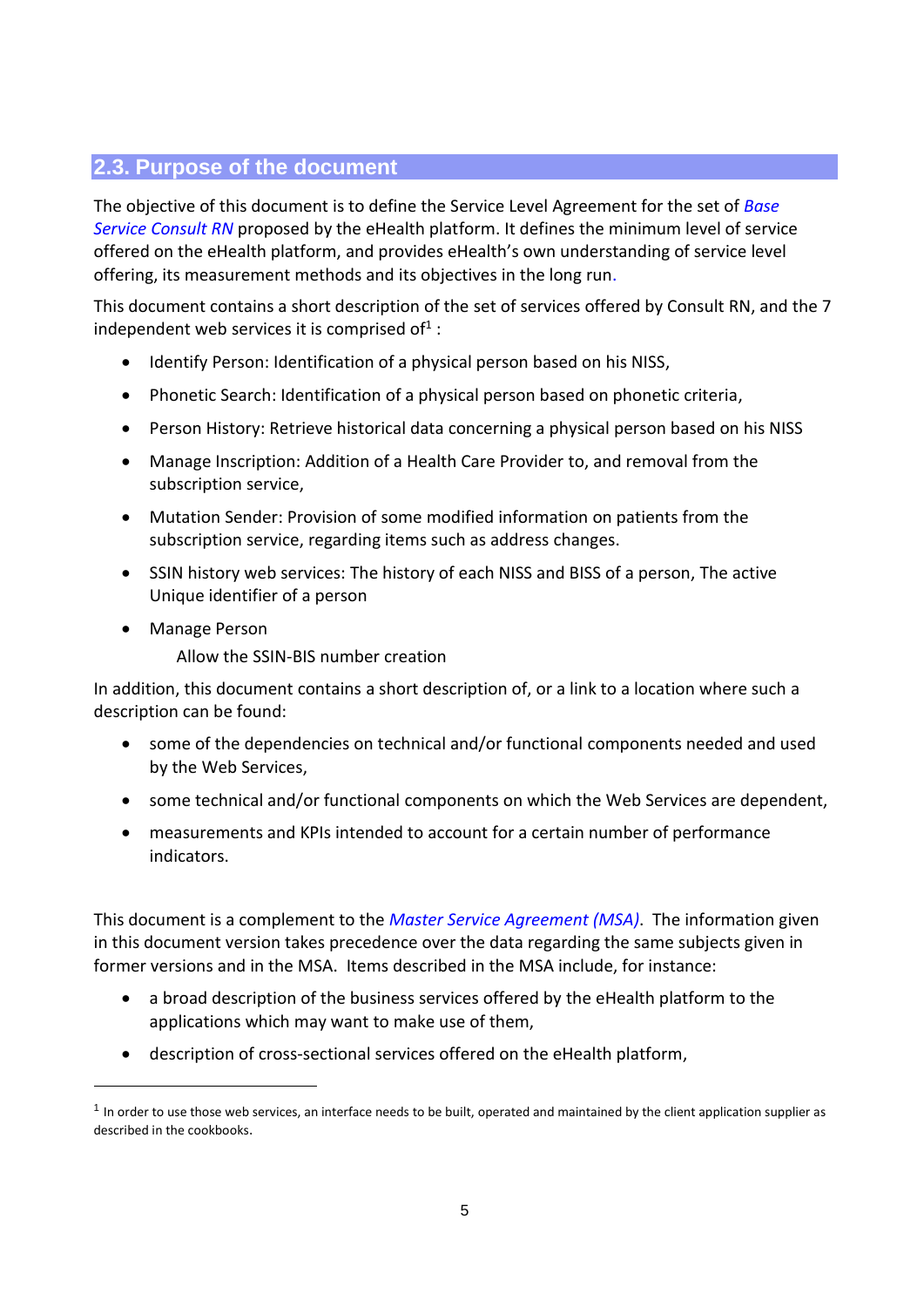- description of support services, including registering, managing and solving possible incidents with the NR Consult suite of services, managing changes,
- Performance indicators related to those services.

#### **2.4. Validity of the Agreement**

This document is valid as long as the *Base Service NR Consult* is part of the eHealth offering.

Once a year, the levels of service proposed will be reviewed and confirmed for the next year.

**2.5. Service and Maintenance Windows**

#### **2.5.1. Service Windows**

The time frame during which the eHealth services are offered to the client applications, is defined in terms of days and hours. Standard working days are all days of the year, except during the biannual maintenance periods and Bank Holidays.

The following table summarises the eHealth Service Windows.

|                                                                  | <b>Service Window</b> |  |  |  |  |  |        |  |  |
|------------------------------------------------------------------|-----------------------|--|--|--|--|--|--------|--|--|
| Day of the week (closing days of Service Provider = Sunday)      |                       |  |  |  |  |  |        |  |  |
| Friday<br>Wednesday<br>Thursday<br>Saturday<br>Monday<br>Tuesday |                       |  |  |  |  |  | Sunday |  |  |
|                                                                  | $00:00 - 07:00$       |  |  |  |  |  |        |  |  |
|                                                                  | $07:00 - 08:00$       |  |  |  |  |  |        |  |  |
| Day period                                                       | $08:00 - 16:30$       |  |  |  |  |  |        |  |  |
|                                                                  | $16:30 - 19:00$       |  |  |  |  |  |        |  |  |
|                                                                  | $19:00 - 20:00$       |  |  |  |  |  |        |  |  |
|                                                                  | $20:00 - 24:00$       |  |  |  |  |  |        |  |  |

| Legend                                                                                                                                                       |
|--------------------------------------------------------------------------------------------------------------------------------------------------------------|
| Timeslots where the Service must be available according to the SLA and where corrective actions will be taken to resolve detected<br>Incidents.              |
| Timeslots where the Service will be available provided there are no blocking Incidents. If these incidents do appear, no corrective action will<br>be taken. |
| Timeslots where unavailability can occur.                                                                                                                    |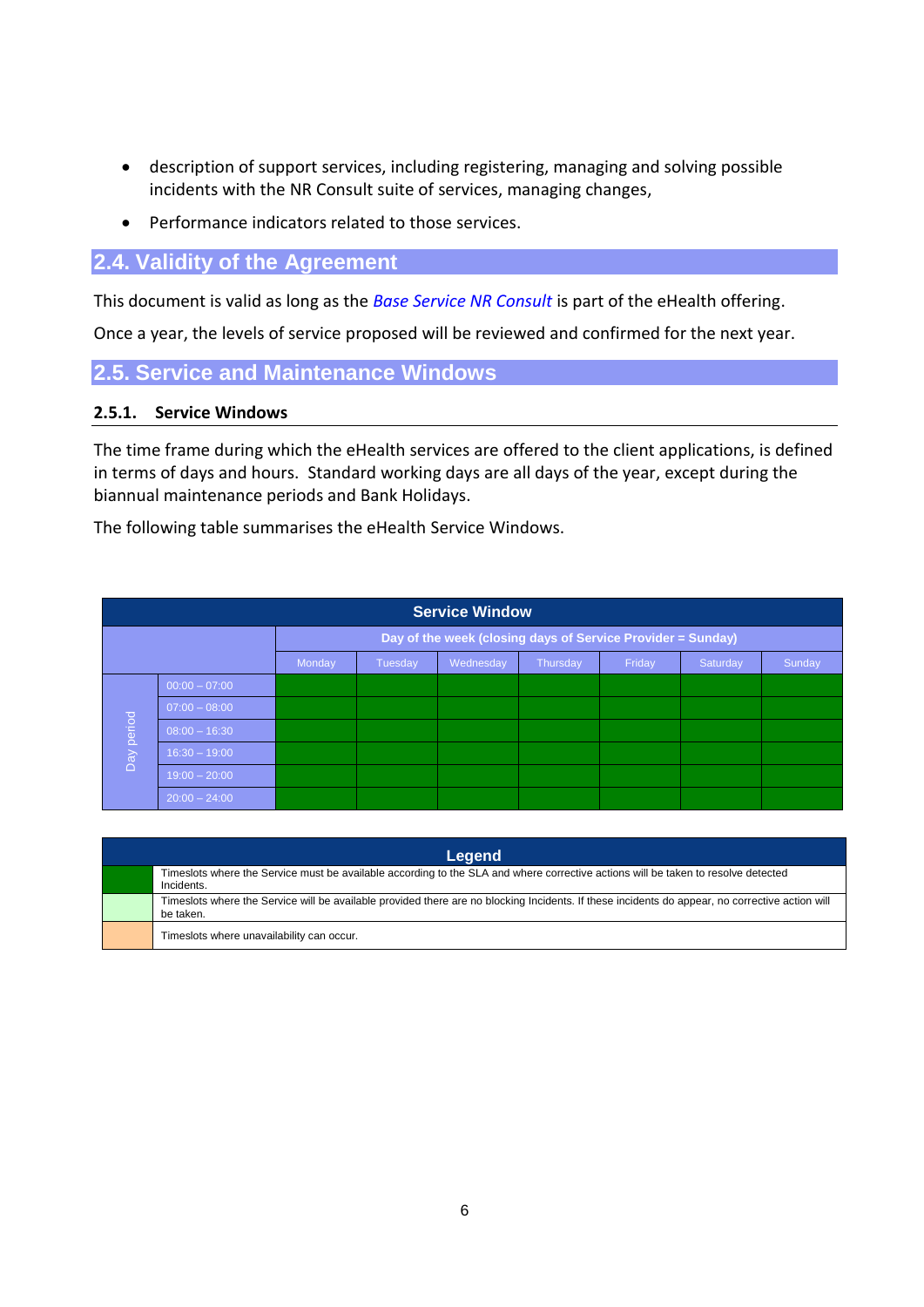#### **2.5.2. Support Window**

| <b>Support Window</b>                                       |                                                                                                                                                                                             |        |         |               |          |        |          |        |
|-------------------------------------------------------------|---------------------------------------------------------------------------------------------------------------------------------------------------------------------------------------------|--------|---------|---------------|----------|--------|----------|--------|
| Day of the week (Closing days of Service Provider = Sunday) |                                                                                                                                                                                             |        |         |               |          |        |          |        |
|                                                             |                                                                                                                                                                                             | Monday | Tuesday | Wednesday     | Thursday | Friday | Saturday | Sunday |
|                                                             | $00:00 - 07:00$                                                                                                                                                                             |        |         |               |          |        |          |        |
|                                                             | $07:00 - 08:00$                                                                                                                                                                             |        |         |               |          |        |          |        |
| Day period                                                  | $08:00 - 16:30$                                                                                                                                                                             |        |         |               |          |        |          |        |
|                                                             | $16:30 - 19:00$                                                                                                                                                                             |        |         |               |          |        |          |        |
|                                                             | $19:00 - 20:00$                                                                                                                                                                             |        |         |               |          |        |          |        |
|                                                             | $20:00 - 24:00$                                                                                                                                                                             |        |         |               |          |        |          |        |
|                                                             |                                                                                                                                                                                             |        |         |               |          |        |          |        |
|                                                             |                                                                                                                                                                                             |        |         | <b>Legend</b> |          |        |          |        |
|                                                             | Timeslots for which the eHealth Call Center is available for the End-Users with a second line support for Infrastructure (HW, OS, Middleware<br>and DB)                                     |        |         |               |          |        |          |        |
|                                                             | Timeslots for which the eHealth Call Center is available for the End-Users with a second line support, including Application Support                                                        |        |         |               |          |        |          |        |
|                                                             | Timeslots for which the eHealth Call Center is unavailable for the End-Users. The End-User will have the possibility to record a voice<br>message that will be treated on the next Workday. |        |         |               |          |        |          |        |

#### **2.5.3. Maintenance Windows & Planned Interventions**

The eHealth platform will strive for limiting as much as possible the impact and duration of the planned interventions. Today, eHealth is committed to make efforts so planned unavailabilities do not exceed one to a few hours per year. In case of maintenance requiring support from users, or impacting them, eHealth will notify them at least one week ahead.

- Portal Interventions: 2 times a year
- Network Interventions: 2 times a year
- Application Releases: max. twice a year: interventions needed for installing new versions of Consult RN software, other eHealth components or other eHealth Services involved in the provision of the Consult RN Base Service.

**Dynamic Runtime Updating: new user applications using the Consult RN services can be added in a dynamic way** so that eHealth platform and current services remain working as usual. Such updates should occur on Thursday.

#### **2.5.4. Unplanned Interventions**

In exceptional circumstances, unplanned interventions may be needed in order to restore the service.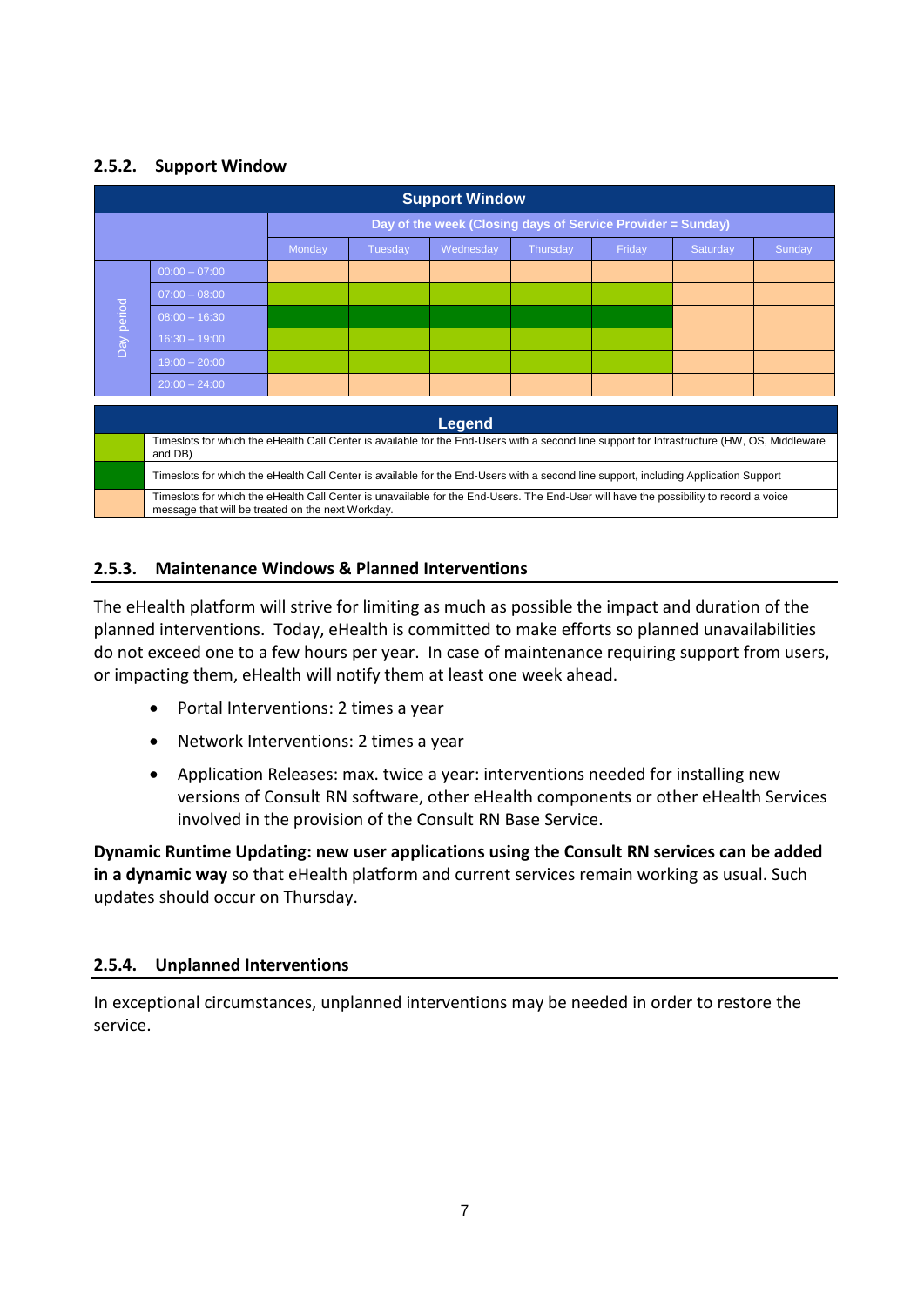### **3. Service scope**

#### **3.1. eHealth Service**

#### **3.1.1. Architecture overview**

High level overview diagram:



#### **3.1.2. Functionality**

This Service Level Agreement is concerned with the Base Service Consult RN, i.e. the suite of services offered by the eHealth platform to access the following Validated Sources for Authentication: (Belgian) National Register and (Belgian) BIS Register. Consumers of these services are only Health Care Providers and their client applications, on the premise that they have been granted proper access and comply with legal requirements. The services are intended to make it easier to the Health Care Providers to obtain patient-related data for administrative purposes (e.g. address changes).

From a business point of view, the Consult RN suite of services offers:

- Two services to query the NR or BIS registers, based on the NISS of the patient or on the last name of the patient,
- A Subscription service, which allows the Health Care Provider to register a request to be kept informed of relevant changes to patient data for a certain period of time.

From a technical point of view, the Consult RN suite of services is comprised of:

- seven web services
	- **Identify Person**
	- **Phonetic Search**
	- **Person history**
	- **Manage inscription**
	- **SSIN History**
	- **Mutation Sender**
	- **Manage Person**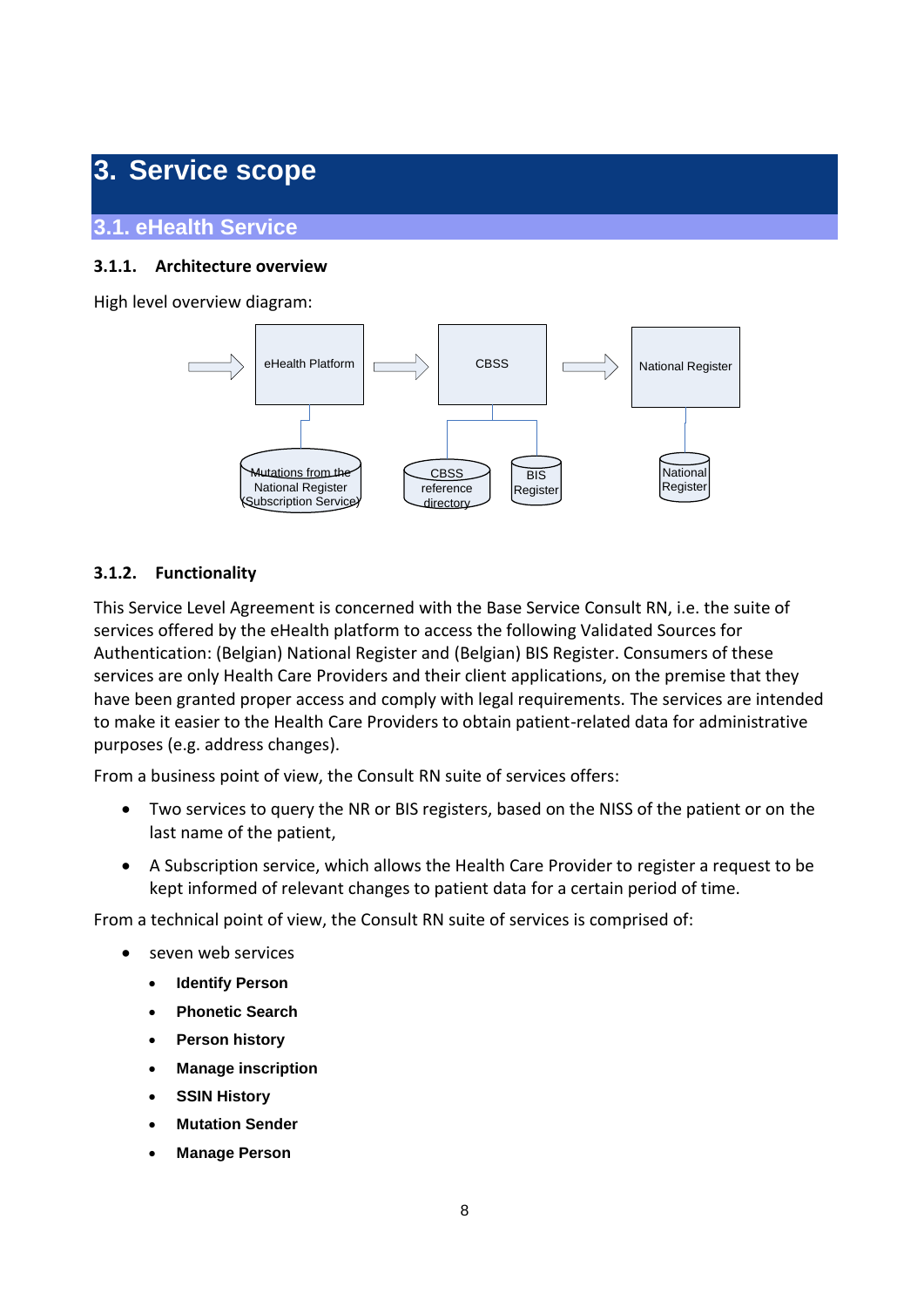- a database to manage the requests for subscribing to the subscription service,
- the underlying components needed to provide the client applications with an access to Consult RN from the Internet, as well as to interface with the CBSS, BIS Register and National Register,
- the infrastructure needed to operate them.

The eHealth platform only provides interfaces for consulting the following data repositories: CBSS reference directory, BIS and National Register. From a content point of view, those repositories are managed respectively by the CBSS and the National Register.

#### **3.2. Interdependencies**

The services covered by this Service Level Agreement are functionally dependent upon services offered by the CBSS.

The Consult RN web services depend on the Certification eHealth base service to ensure that only authorised entities can have access to these services.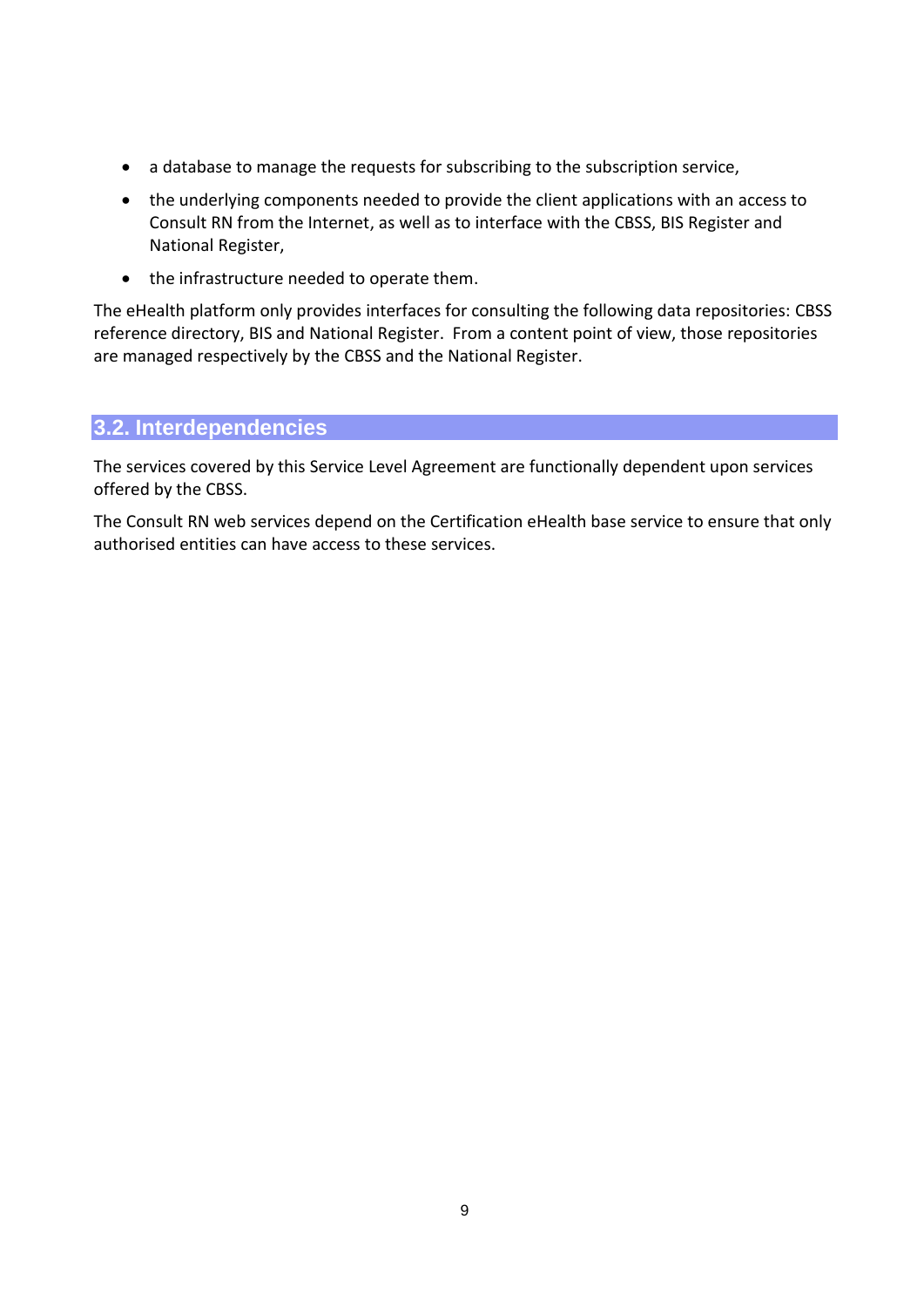# **4. List of Service Levels**

| <b>Service</b>       | <b>KPI</b>                                                               | <b>SLID</b> | <b>Condition</b>                           | Measure<br>based on | <b>Limit</b>                    | <b>Service</b><br><b>Window</b> | <b>Objective</b><br><b>Committed</b> | <b>Objective</b><br><b>Target</b> |
|----------------------|--------------------------------------------------------------------------|-------------|--------------------------------------------|---------------------|---------------------------------|---------------------------------|--------------------------------------|-----------------------------------|
| Consult<br><b>RN</b> | Availability of all Interactive<br>Services as described in Par<br>3.1.2 |             | Status check of the Web<br>Services        | <b>Status</b>       | Only SLA Scope (not End to End) | Mo – Su<br>$0:00 - 24:00$       | 99.5%                                | 99,9%                             |
|                      | Availability of Interactive<br>Service SSIN History                      |             | Status check of the Web<br><b>Services</b> | <b>Status</b>       | Only SLA Scope (not End to End) | Mo – Su<br>$0:00 - 24:00$       | 99.5%                                | 99,9%                             |

*Table 1 :* List of key performance indicators (KPI) per service